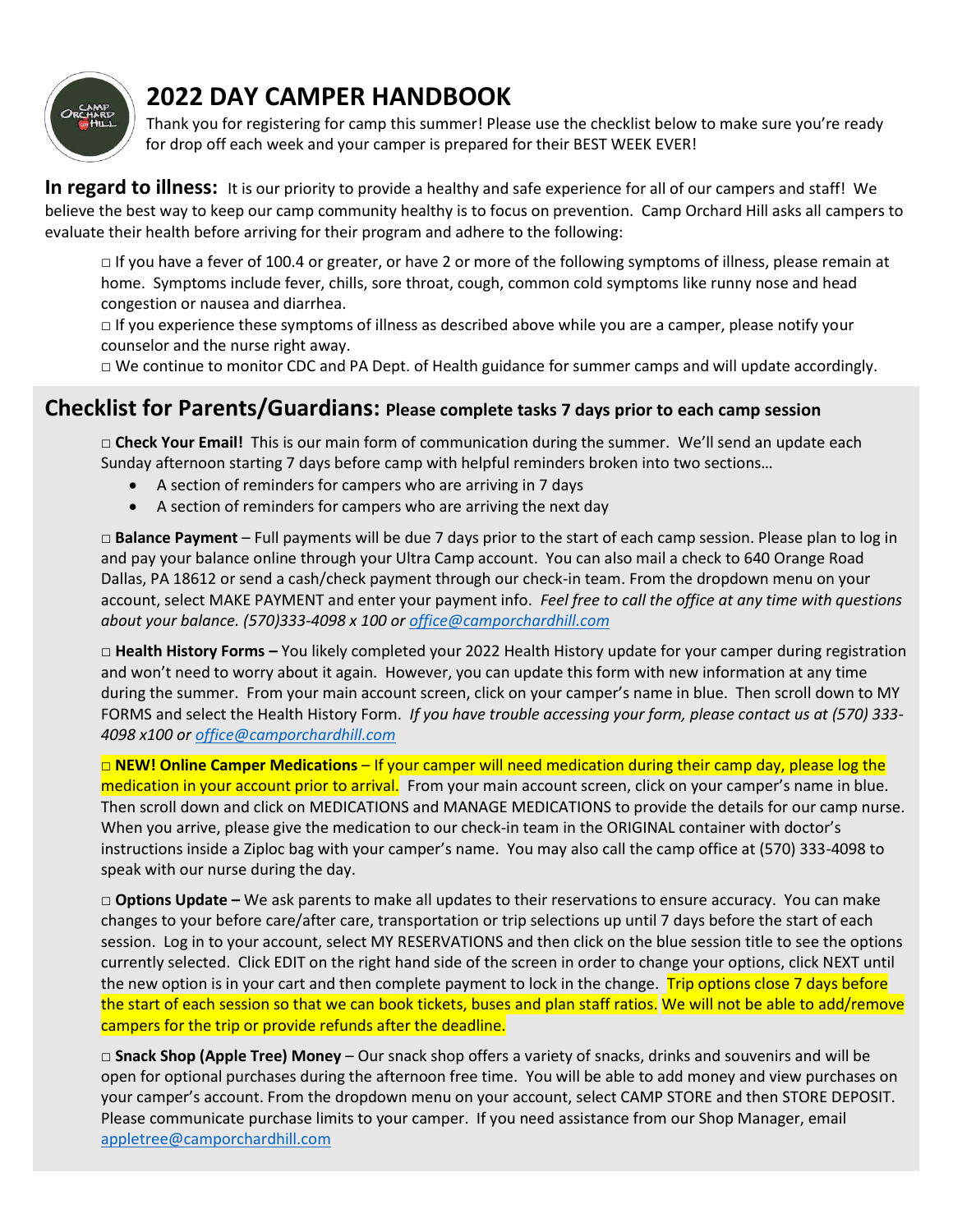### **Camper Drop-off:**

- **Carline check-in**  Morning drop off is from 8:30-9am in a carline format. Campers and parents should remain in the carline and wait for a staff member to assist them with check-in procedures.
- **Bus stop check-in –** Please refer to our Bus Transportation sheet for your specific location and stop times. A Camp Orchard Hill counselor will greet your child and check them in for the day. If you need to send communication, payment or medication, please provide it to the bus check-in team in a sealed envelope/Ziploc bag with your child's name on it.
- **Waiting for your BHT or support staff**  All campers and parents can remain in their car and proceed through carline check-in. Once your camper is checked in for the day, let our team know that you need to park in the designated spots to wait for your BHT for the day.
- **Communication with the office –** You can give office communication, payments or medication to our check-in team in carline or at your bus stop. Please use a sealed envelope or Ziploc bag marked clearly with your camper's name. Your first line of communication for questions, requests or concerns is a phone call to the office (570) 333-4098 x100 or email office@camporchardhill.com. If needed, we can schedule an in-person meeting.
- **T-shirts**  Each camper will receive a Best Week Ever t-shirt and can plan to wear their t-shirts on Mondays for cohort photos and always for offsite trips!
- **Late Arrivals** Please plan to arrive to camp by 8:55am to ensure a smooth check-in. Campers select their activities and lunch choices at their cohort meeting in the first 10 minutes of the day and then leave the gym area for their first activity – so it's important for your camper to arrive on time! If you do arrive late, please pull up to the office door, call inside (570) 333-4098x100 and wait for a staff member to check in your camper.

### **What to Bring**: (*REMEMBER TO LABEL ALL ITEMS!)*

- □ Arrive in play clothes with closed-toed sneakers or crocs for morning activities
- $\Box$  A backpack to carry throughout the day
- $\Box$  A refillable water bottle (Refill stations will be available around camp.)
- □ Bathing suit, flip flops/water shoes, and towel. One piece or full tankini for girls. Trunks for boys.
- □ Plastic bag to store wet items
- □ A jacket or sweatshirt for chilly mornings
- □ Sunscreen or a hat for sun protection

#### Optional Items:

- □ Bible, notebook and pen
- □ Insect repellent
- □ Rain gear if needed
- □ Camera (not a cell phone or internet enabled)
- □ Optional equipment (on specific days to be announced fishing gear or bike/board/blades w/helmet & pads

**NEW! Lost and Found Request Form** – Please label items with your camper's name (especially commonly lost items like towels, sweatshirts and water bottles). We will do our very best to return items to your camper! If you do lose an item, you can ask for assistance through our ne[w Lost and Found Request Form.](https://forms.gle/vBwx5zTnc1UqyUq67) AND, we will include a weekly lost and found photo in our Friday email so that you can view and claim items!

#### **Picking Up Your Camper:**

- **Car Line Pick-up**  Please arrive for carline between 3:30pm and 4:00pm. Parents should remain in their car and display the provided name card in their front window. A staff member will bring your camper to your car.
- **Early Dismissals**  Due to the size of our property and number of campers, regular early dismissals cannot be accommodated. On the rare occasion that a camper needs to leave early for a scheduled appointment, please contact the office at [office@camporchardhill.com](mailto:office@camporchardhill.com) to request a pick up time of either 12:30 or 2:30. Pickups cannot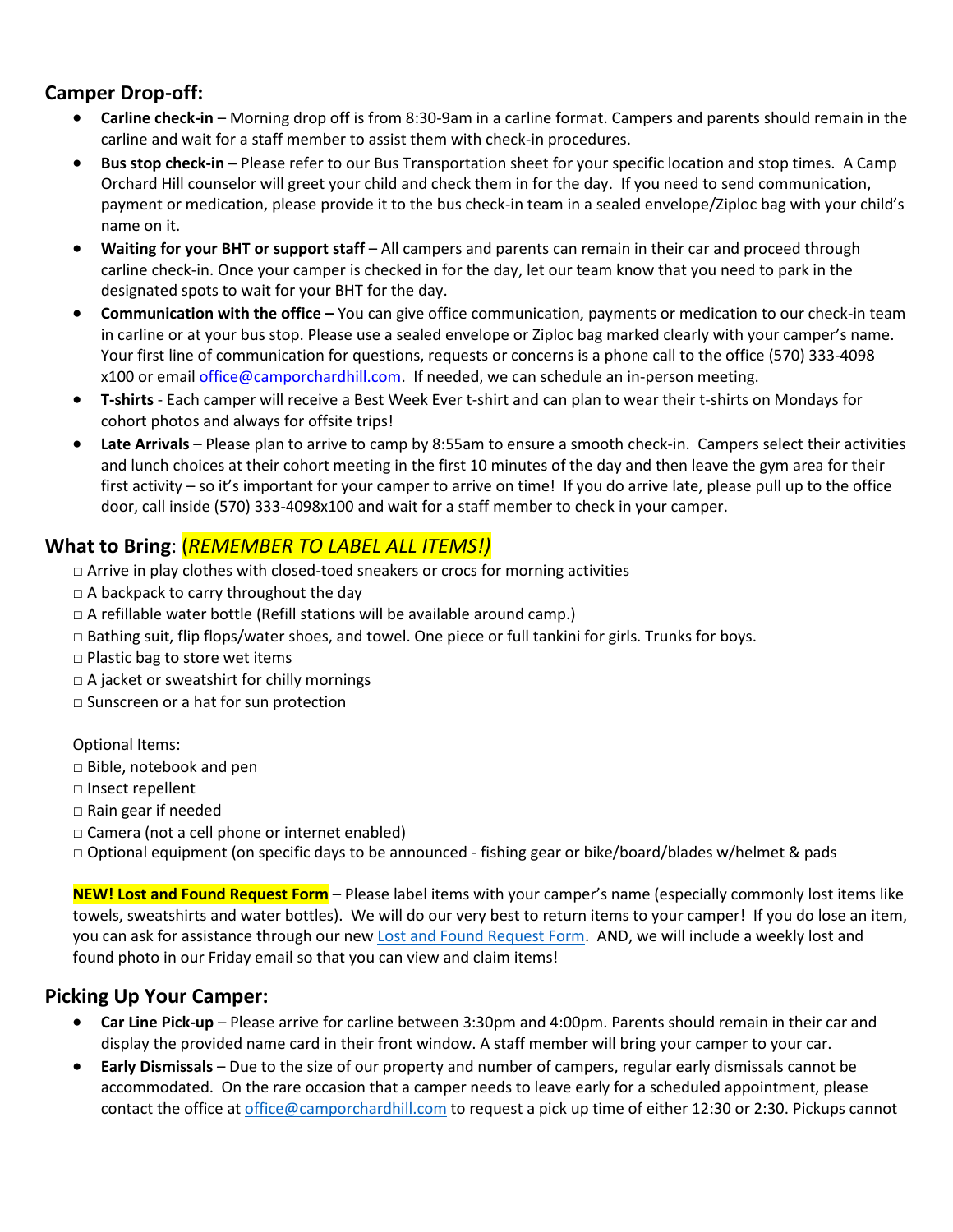be accommodated after 2:30 because they interfere with our parent carline and bus line up. If you are arriving for a scheduled early pick-up, please pull up to the office and a staff member will bring your camper to the car!

 **Friday closing** – A photo slideshow link will be emailed on Friday afternoons for you to enjoy with your camper! Photos of the week, as well a cohort group photo will also be posted to your Ultra Camp account and can be purchased for download. From the dropdown menu on your account, select PHOTO GALLERY and then the appropriate session.

## **Guidelines and Expectations for the Campers and Parents/Guardians:**

- Our check-in and check-out team will verify camper attendance. Parents can make changes to their approved pickup list via Ultra Camp or request help from the office.
- Campers are not permitted to bring drugs, tobacco, alcoholic beverages, fireworks, firearms, weapons, pocket knives, sharp objects or anything that our staff deems unsafe, pornography, electronic devices or cell phones.
- Campers will be assigned to a group based on their age and should remain with their group in their assigned activity zone.
- Campers should keep all personal items in their backpack. Please leave all personal trading items like Pokemon cards, Pop-Its and stuffies at home so that they don't get lost or unfairly traded. Backpacks can be carried throughout the day or stored in the assigned cohort location.
- Please advise your camper to report any injury or symptoms of illness to their group leader as well as our Camp Nurse right away.
- Parents should evaluate camper health and NOT come to camp with fever, coughing, sore throat, runny/stuffy nose, shortness of breath, nausea or diarrhea.
- Campers are not allowed to make or receive phone calls from the camp office unless permission is granted from a member of the Day Camp Leadership Team.
- Camper Dress should be modest and appropriate for each activity:
	- o Bathing suits should be one piece or full coverage tankini for girls and trunks for boys.
	- $\circ$  Clothes should be comfortable for high activity, provide full coverage from the shoulder to mid-thigh and be free of graphic images or language. All undergarments should be covered.
	- o Closed-toed shoes will be required in certain activities. Shirts and shoes must be worn at all times except for swimming.
- Any form of bullying will not be tolerated. Bullying will be defined as physical, verbal or emotional abuse, hazing or threats. A pattern of continued behavior will result in dismissal.
- Camp Orchard Hill is committed to providing an environment that is free of discrimination and harassment. Actions, words, jokes, sexually graphic language or comments based on an individual's gender, race, ethnicity, age, religion or any other legally protected characteristic will not be tolerated. A pattern of continual behavior will result in dismissal.

## **Standard Discipline Strategy**

- *A 1st offense will result in a warning, explanation of undesired behavior, and reference to behavioral expectations.*
- *A 2nd offense will result in an immediate break from current or upcoming activity (duration of time will depend on the age: ages 4-7 will be 3-5 minutes, ages 8-11 will be 5-7 minutes, ages 12-17 will be 7-10 minutes.) The purpose of this break is to help diffuse the situation and allow for reflection immediately following the offense. A discipline strategy emphasizing personal responsibility will be used (e.g. throwing rocks may result in picking up those rocks and returning them to the correct location).*
- *A 3rd or repeated offense will result in reporting to the Program Director or Day Camp Manager where a verbal or written contract will be made. Parents will also be notified.*
- *Continued infractions will result in dismissal from camp.*